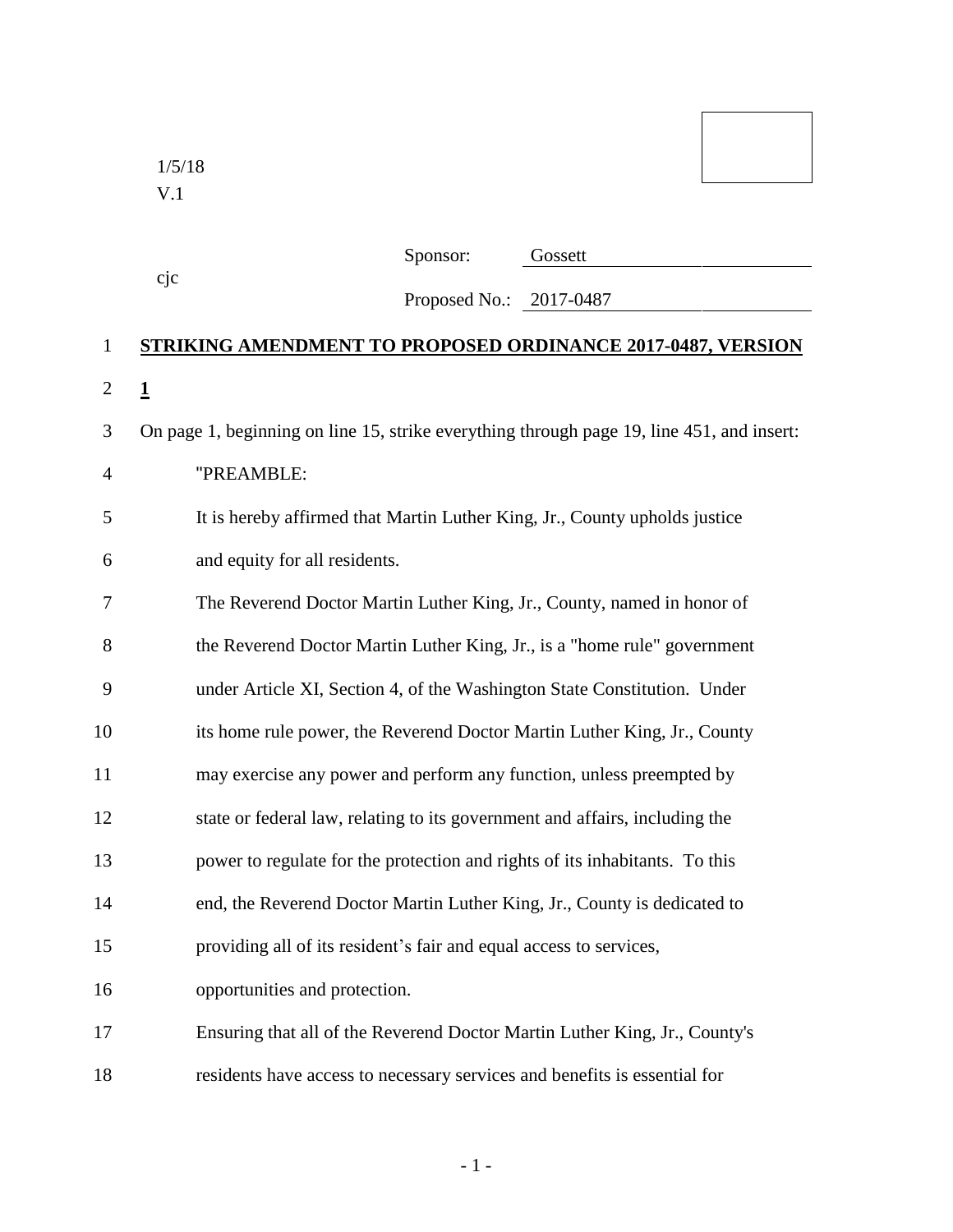upholding the county's commitment to fair and equal access for all residents.

| 21 | The enforcement of civil immigration laws has historically been a federal    |
|----|------------------------------------------------------------------------------|
| 22 | government responsibility through the Immigration and Naturalization         |
| 23 | Service. Since 2002, matters of immigration law have been handled by         |
| 24 | the Immigration and Customs Enforcement, a branch of the Department of       |
| 25 | Homeland Security. The federal courts have determined that the               |
| 26 | enforcement of civil immigration laws are a federal responsibility.          |
| 27 | King County seeks to protect the federal and state constitutional rights of  |
| 28 | all persons in Washington, including immigrants, by clearly articulating its |
| 29 | policies and practices.                                                      |
| 30 | A goal of this ordinance is to foster trust and cooperation between law      |
| 31 | enforcement officials and immigrant communities to heighten crime            |
| 32 | prevention and public safety.                                                |
| 33 | Since 1992, the Reverend Doctor Martin Luther King, Jr., County sheriff's    |
| 34 | office, has embraced this goal and outlined supporting policies in its       |
| 35 | operations manual, with which this ordinance is consistent.                  |
| 36 | In 2014, the county enacted Ordinance 17886, which ensured that the          |
| 37 | department of adult and juvenile detention would honor administrative        |
| 38 | detainers from the federal government only when certain conditions were      |
| 39 | met. Based on federal court decisions that determined that holding           |
| 40 | persons in custody based solely on a detainer is unconstitutional, the       |
| 41 | county limited the honoring of immigration detainers to only those           |

- 2 -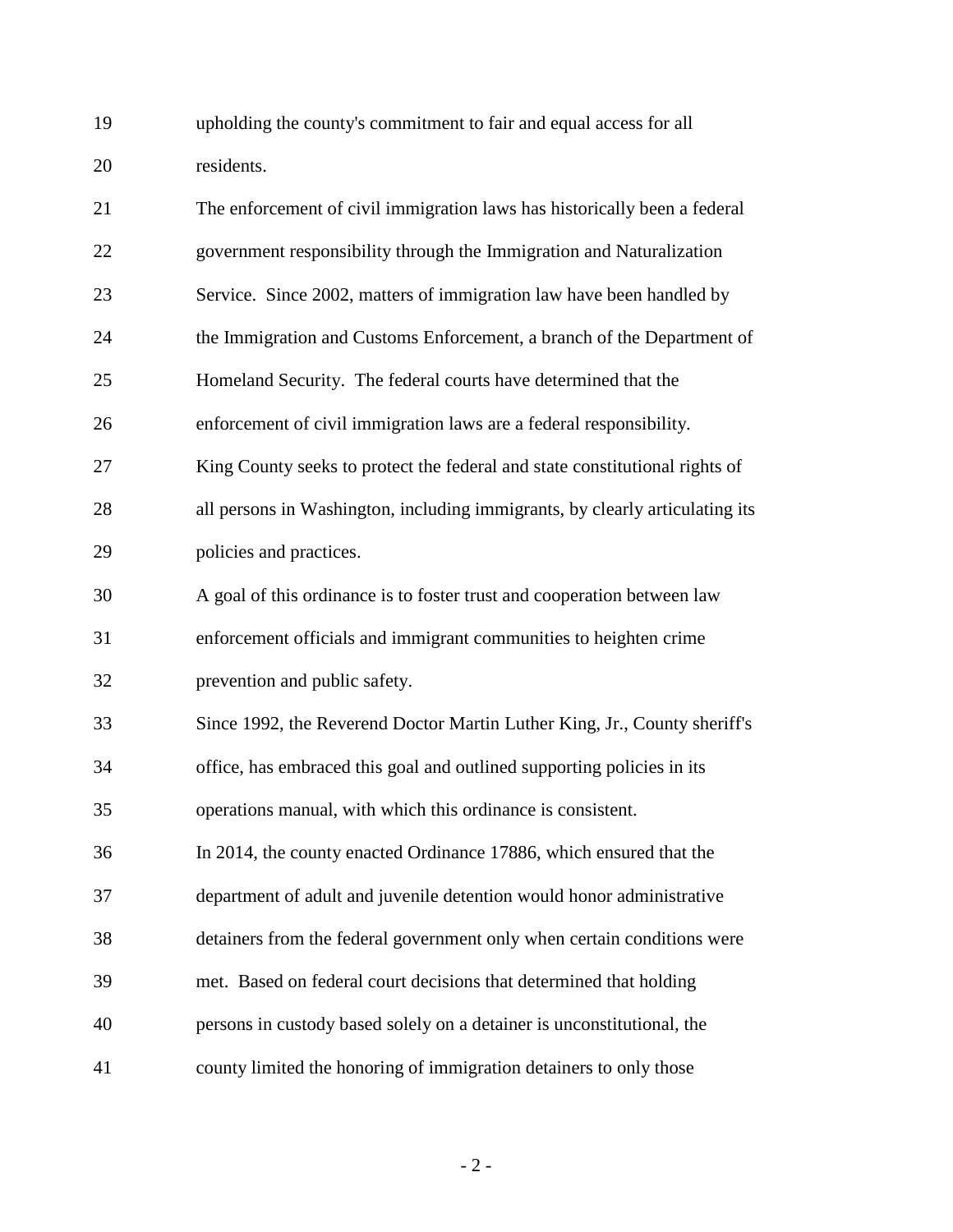accompanied by a judicial warrant.

| 43 | Another goal of this ordinance is to promote the public health of the                 |
|----|---------------------------------------------------------------------------------------|
| 44 | Reverend Doctor Martin Luther King, Jr., County residents.                            |
| 45 | On April 22, 2008, the Reverend Doctor Martin Luther King, Jr., County                |
| 46 | superior court affirmed the principle that our courts must remain open and            |
| 47 | accessible for all persons and families to resolve disputes on the merits by          |
| 48 | adopting a policy that warrants for the arrest of persons based on their              |
| 49 | immigration status shall not be executed within any of the superior court             |
| 50 | courtrooms unless directly ordered by the presiding judicial officer and              |
| 51 | shall be discouraged in the superior court courthouses, unless the public's           |
| 52 | safety is at immediate risk.                                                          |
| 53 | This ordinance is intended to be consistent with federal laws regarding               |
| 54 | communications between local jurisdictions and federal immigration                    |
| 55 | authorities, including but not limited to United States Code Title 8,                 |
| 56 | Section 1373.                                                                         |
| 57 | BE IT ORDAINED BY THE COUNCIL OF KING COUNTY:                                         |
| 58 | NEW SECTION. SECTION 1. There is hereby added to K.C.C. chapter 2.15 a                |
| 59 | new section to read as follows:                                                       |
| 60 | The definitions in this section apply throughout this chapter unless the context      |
| 61 | clearly requires otherwise.                                                           |
| 62 | A. "Administrative warrant" means a noncriminal immigration warrant of arrest,        |
| 63 | order to detain or release aliens, notice of custody determination, notice to appear, |
| 64 | removal order, warrant of removal or any other document, issued by ICE, CBP or USCIS  |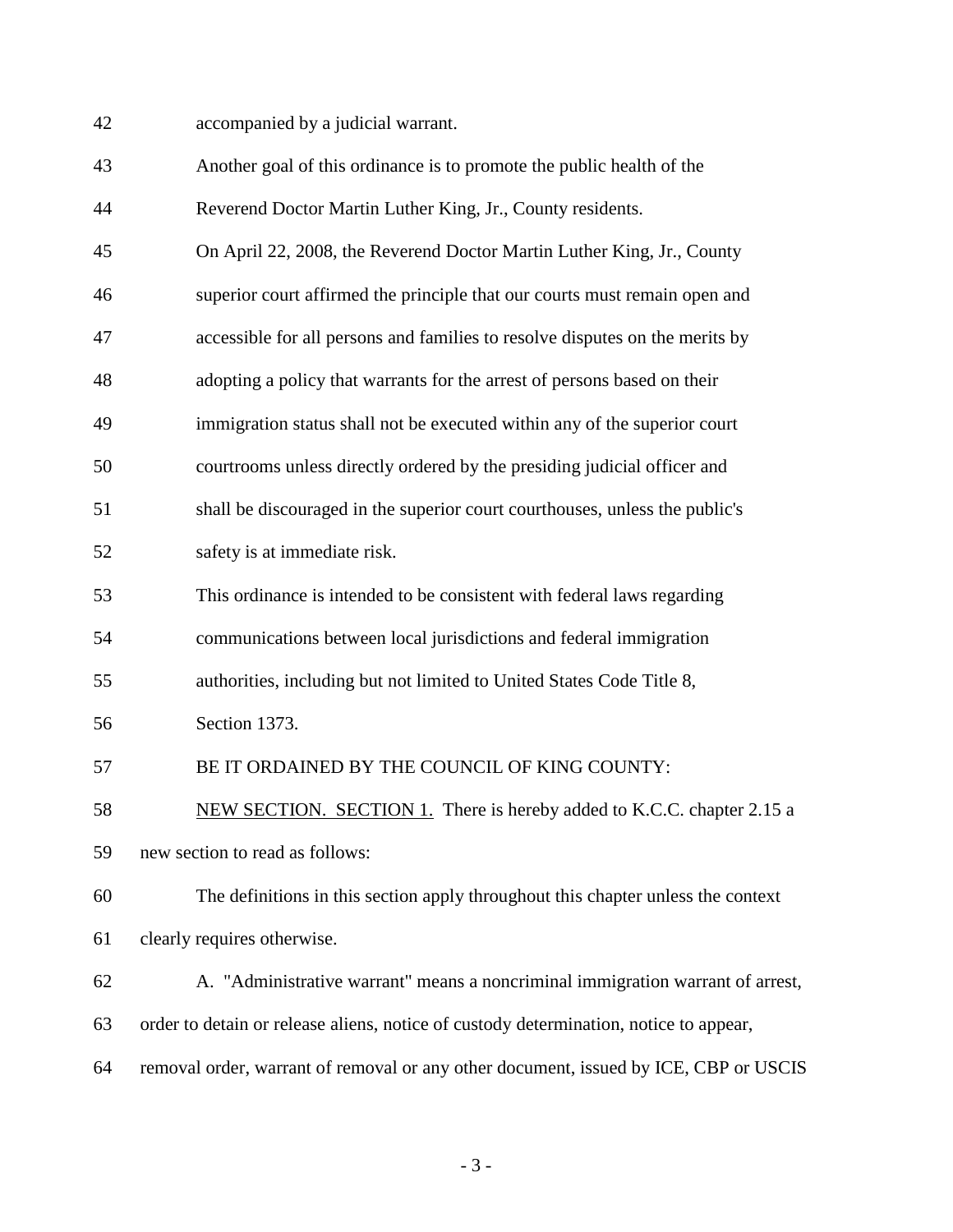| 65 | that can form the basis for an person's arrest or detention for a civil immigration         |
|----|---------------------------------------------------------------------------------------------|
| 66 | enforcement purpose. ICE administrative warrant forms include the U.S. DHS form I-          |
| 67 | 200 (Rev. 09/16) "Warrant for Arrest of Alien" and Form I-205 "Warrant Of                   |
| 68 | Removal/Deportation," as well as predecessor and successor versions. "Administrative        |
| 69 | warrant" does not include any criminal warrants issued upon a judicial determination of     |
| 70 | probable cause and in compliance with the Fourth Amendment to the United States             |
| 71 | Constitution.                                                                               |
| 72 | B. "Agency" means a King County department, agency, division, commission,                   |
| 73 | council, committee, board, other body or person, established by authority of an             |
| 74 | ordinance, executive order, or charter.                                                     |
| 75 | C. "Agent" means any person acting within the scope of employment by or acting              |
| 76 | on behalf of an agency.                                                                     |
| 77 | D. "CBP" means the United States Customs and Border Protection agency of the                |
| 78 | United States Department of Homeland Security and shall include any successor federal       |
| 79 | agency charged with border enforcement.                                                     |
| 80 | E. "Citizenship or immigration status" means all matters regarding questions of             |
| 81 | citizenship of the United States or any other country, the authority to reside in or        |
| 82 | otherwise be present in the United States, the time and manner of a person's entry into the |
| 83 | United States, or any other immigration matter enforced by the Department of Homeland       |
| 84 | Security, its predecessor or successor or other federal agency charged with the             |
| 85 | enforcement of civil immigration laws.                                                      |
| 86 | F. "Civil immigration enforcement operation" means any operation that has as                |
| 87 | one of its objectives the identification or apprehension of a person or persons in order to |
|    |                                                                                             |

- 4 -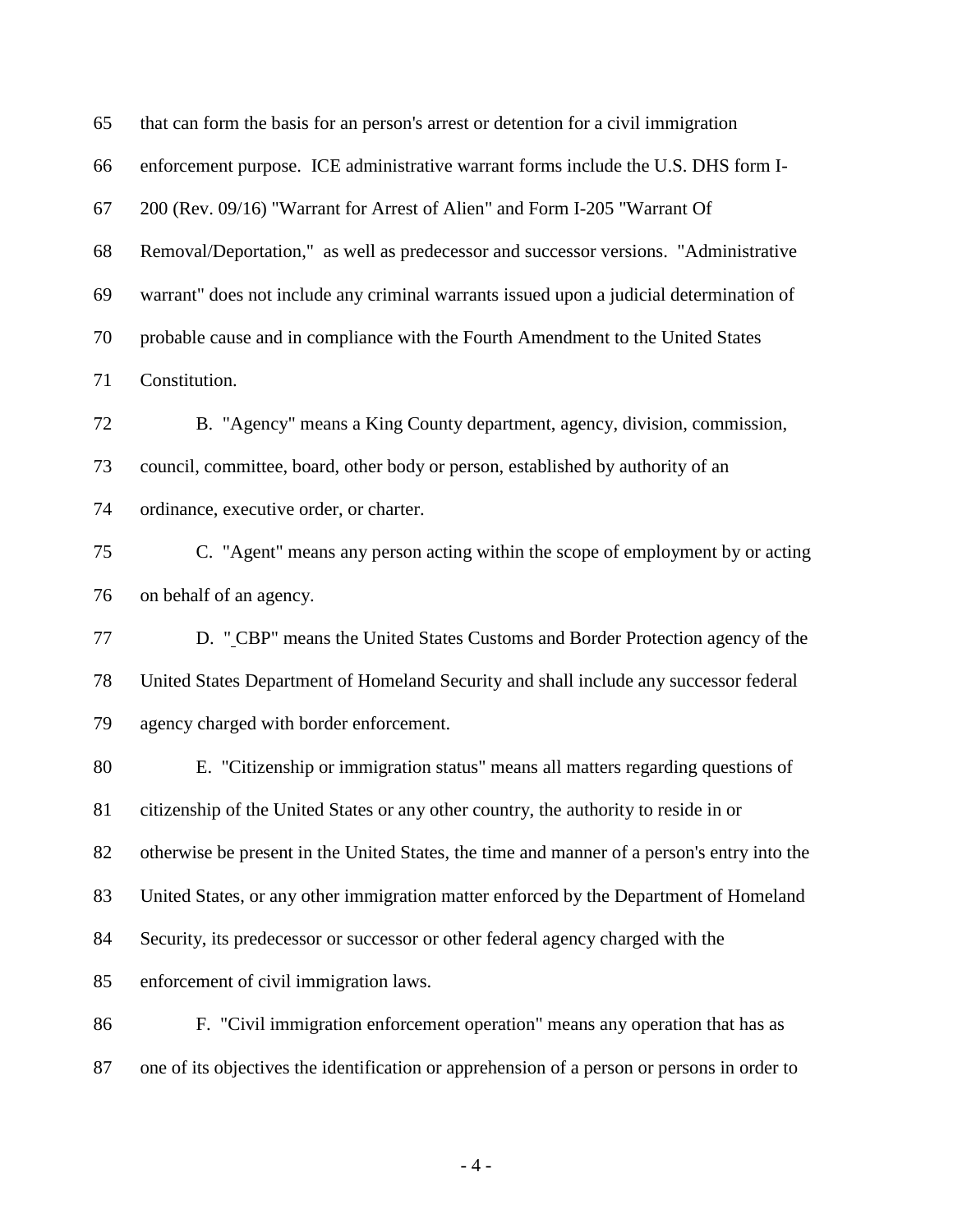investigate them for a violation of the immigration laws and subject them to one or more of the following:

90 1. Civil immigration detention; 91 2. Removal proceedings; and 92 3. Removal from the United States. G. "Coerce" means to use express or implied threats towards a person or any family member of a person that attempts to put the person in immediate fear of the consequences in order to compel that person to act against his or her will. H. "Commitment" means confinement in secure detention for a specified amount of time following a determination of guilt. It does not include pre-trial detention of any persons such as those who unable to post bail. I. "ICE" means the United States Immigration and Customs Enforcement agency including Enforcement and Removal Operations and Homeland Security Investigations and shall include any successor federal agency charged with the enforcement of immigration laws. J. "Employee" means any individual who is appointed as an employee by the appointing authority of a county agency, office, department, council, board, commission or

other separate unit or division of county government, however designated, but does not

include employees of the county's judicial branch. "County employee" also includes

county elected officials and members of county boards, commissions, committees or other

multimember bodies, but does not include officials or employees of the county's judicial

branch but does include employees of the department of judicial administration.

K. "Immigration detainer" means a request by ICE to a federal, state or local law

- 5 -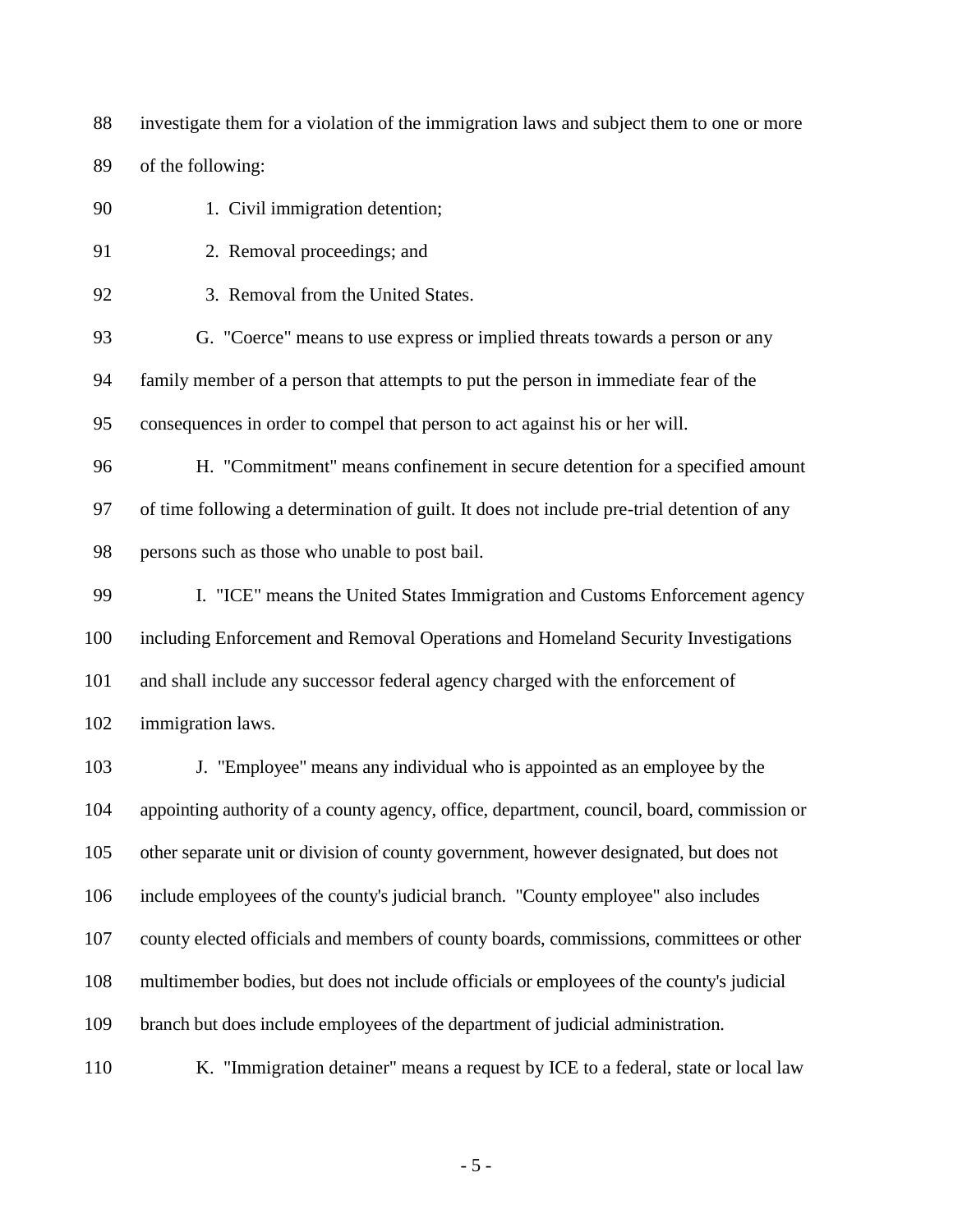| 111 | enforcement agency, such as the King County department of adult and juvenile detention,      |
|-----|----------------------------------------------------------------------------------------------|
| 112 | to provide notice of release or maintain custody of an person based on an alleged            |
| 113 | violation of a civil immigration law. "Immigration detainer" includes a detainer issued      |
| 114 | under Sections 236 or 287 of the Immigration and Nationality Act or 287.7 or 236.1 of        |
| 115 | Title 8 of the Code of Federal Regulations. "Immigration detainer" includes a detainer       |
| 116 | issued under DHS form I-274A entitled Immigration Detainer- Notice of Action, as well        |
| 117 | as well as predecessor and successor versions.                                               |
| 118 | L. "Nonpublic" means any area of a county facility, including the secure                     |
| 119 | detention facilities of the department of adult and juvenile detention that is not generally |
| 120 | open and accessible to the general public, but instead requires special permission for       |
| 121 | admittance by a county employee on an individual basis.                                      |
| 122 | M. "Personal information" means one or more of the following, when the                       |
| 123 | information is linked with or is reasonably linkable, including via analytic technology, to  |
| 124 | the person's first name or first initial and last name:                                      |
| 125 | 1. Home address;                                                                             |
| 126 | 2. Work address;                                                                             |
| 127 | 3. Telephone number;                                                                         |
| 128 | 4. Electronic mail address;                                                                  |
| 129 | 5. Social media handle or other identifying social media information;                        |
| 130 | 6. Any other means of contacting an individual;                                              |
| 131 | 7. Social security number;                                                                   |
| 132 | 8. Driver's license number or Washington identification card number;                         |
| 133 | 9. Bank account number or credit or debit card number;                                       |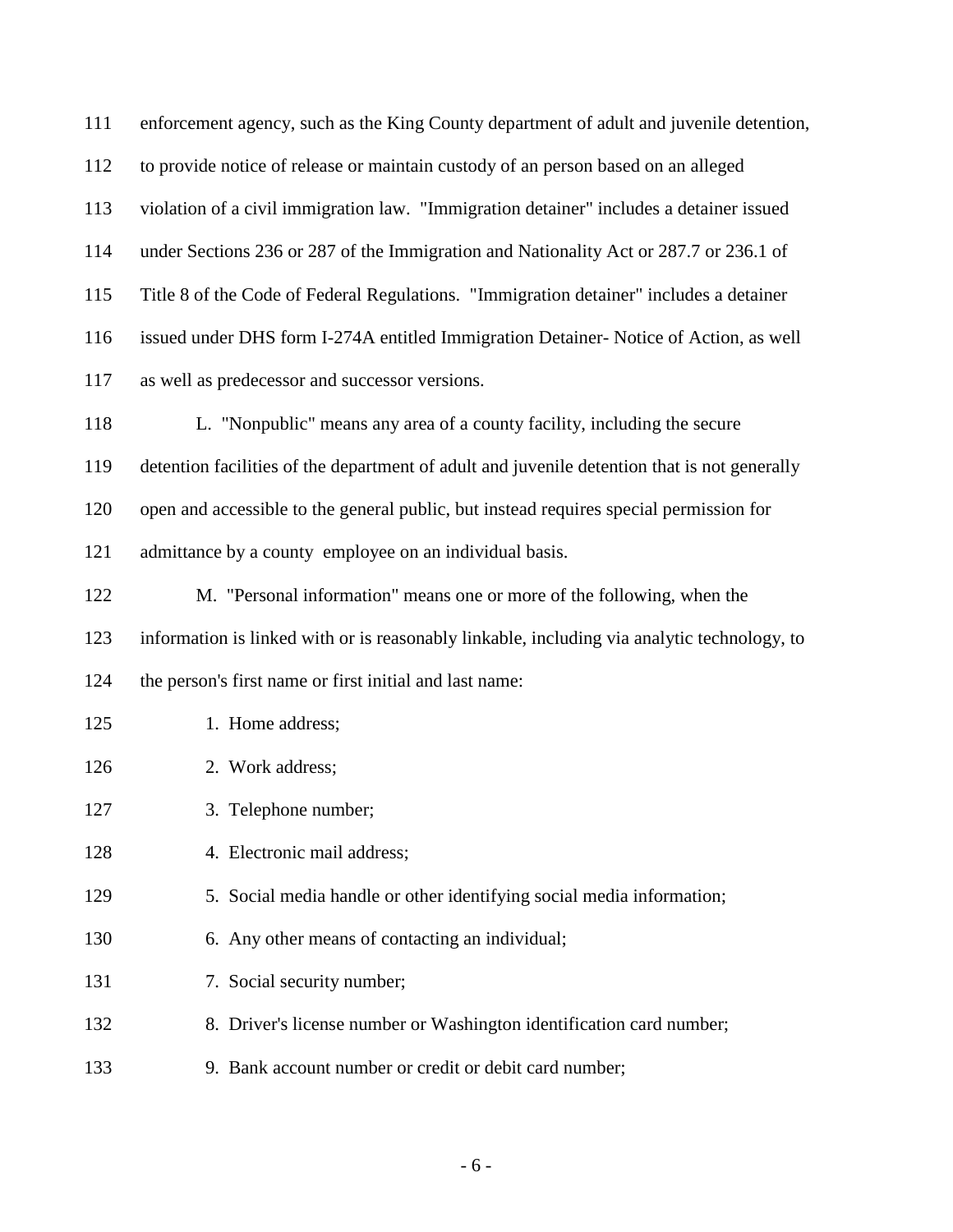- 134 10. Information or data collected through the use or operation of an automated license plate recognition system; and
- 136 11. User name that, in combination with a password or security question and answer, would permit access to an online account.
- N. "USCIS" shall mean the United States Citizenship and Immigration Services
- and any successor agency charged with overseeing United States immigration laws
- O. "Verbal abuse" means the use of a remark which is overtly insulting, mocking or belittling directed at a person based upon the actual or perceived:
- 142 1. Race, color, sex, religion, national origin, English proficiency, sexual orientation or gender identity of the person; or
- 144 2. Citizenship or immigration status of the person or the person's family member.
- 146 SECTION 2. Ordinance 16692, Section 2, and K.C.C. 2.15.010 are each
- amended to read as follows:
- 148 A. Except as <u>otherwise</u> provided in this section or when otherwise required by
- law, a Reverend Doctor Martin Luther King, Jr., County office, department, employee,
- agency or agent shall not condition the provision of county services on the citizenship or
- immigration status of any person.
- B.((1. Nothing in this section shall be construed to prohibit any King County
- officer or employee from participating in cross-designation or task force activities with
- federal law enforcement authorities.
- 155 2. The Reverend Doctor Martin Luther King, Jr., County sheriff's office personnel shall not request specific documents relating to a person's civil immigration status for the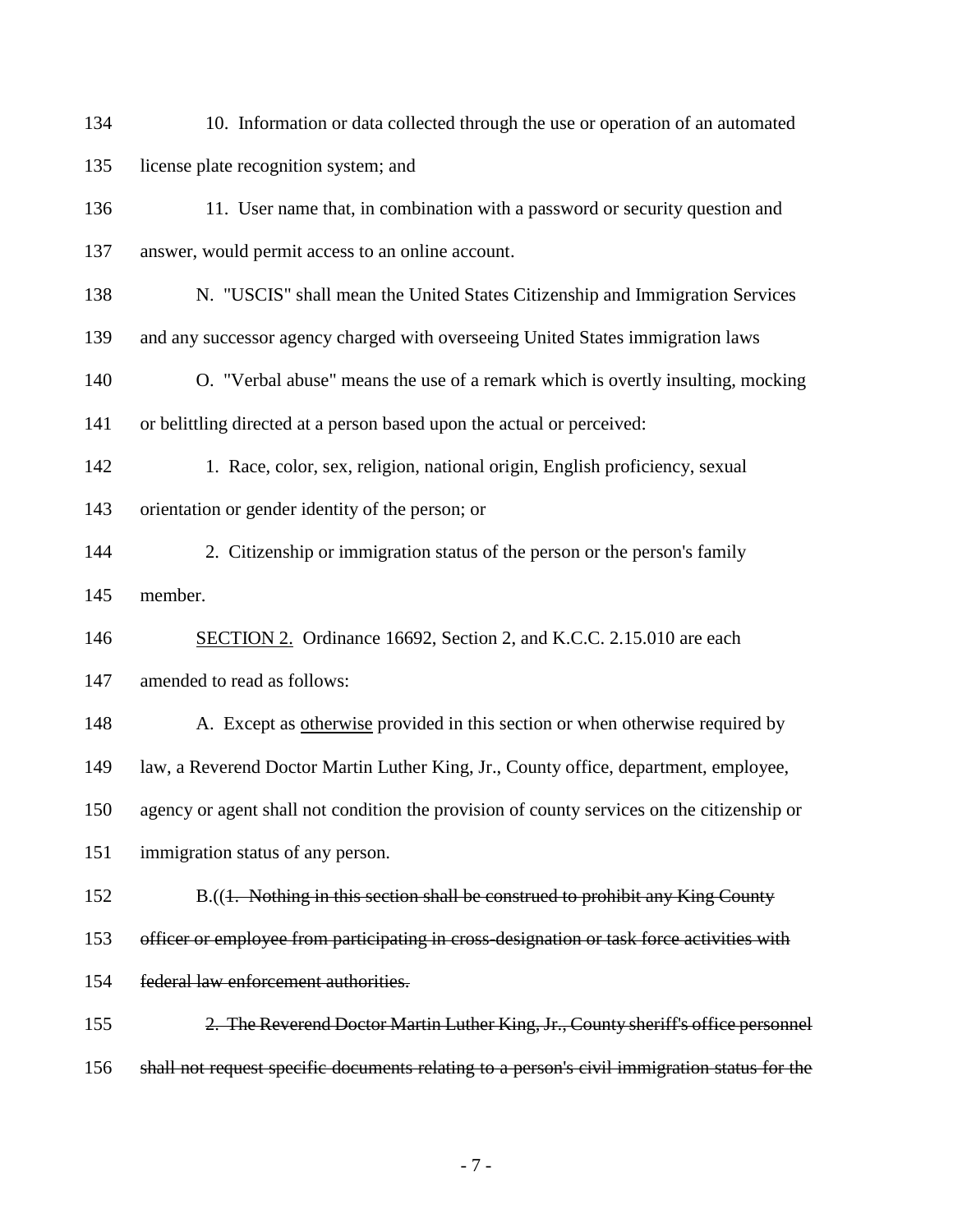157 sole purpose of determining whether the individual has violated federal civil immigration

158 laws. The documents include but are not limited to:

| 159 | a. passports;                                                                                  |
|-----|------------------------------------------------------------------------------------------------|
| 160 | b. alien registration cards; or                                                                |
| 161 | e. work permits.                                                                               |
| 162 | 3. The Reverend Doctor Martin Luther King, Jr., County sheriff's office personnel              |
| 163 | may use documents relating to a person's civil immigration status if the documents are         |
| 164 | offered by the person upon a general, nonspecific request.                                     |
| 165 | 4. The Reverend Doctor Martin Luther King, Jr., County sheriff's office personnel              |
| 166 | shall not use stops for minor offenses or requests for voluntary information as a pretext for  |
| 167 | discovering a person's immigration status.                                                     |
| 168 | 5. The Reverend Doctor Martin Luther King, Jr., County sheriff's office personnel              |
| 169 | shall not initiate any inquiry or enforcement action based solely on a person's:               |
| 170 | a. civil immigration status;                                                                   |
| 171 | b. race;                                                                                       |
| 172 | e. inability to speak English; or                                                              |
| 173 | d. inability to understand the deputy.) By December 31, 2018, all applications,                |
| 174 | questionnaires and interview forms used in relation to the provision of county benefits,       |
| 175 | opportunities or services shall be reviewed by each agency, and any question requiring         |
| 176 | disclosure of information related to citizenship or immigration status, unless required by     |
| 177 | state or federal law, or international treaty, shall be, in the agency's best judgment, either |
| 178 | deleted in its entirety or revised such that the disclosure of such information is no longer   |
| 179 | required. Agencies that have a need for the collection of demographic data related to          |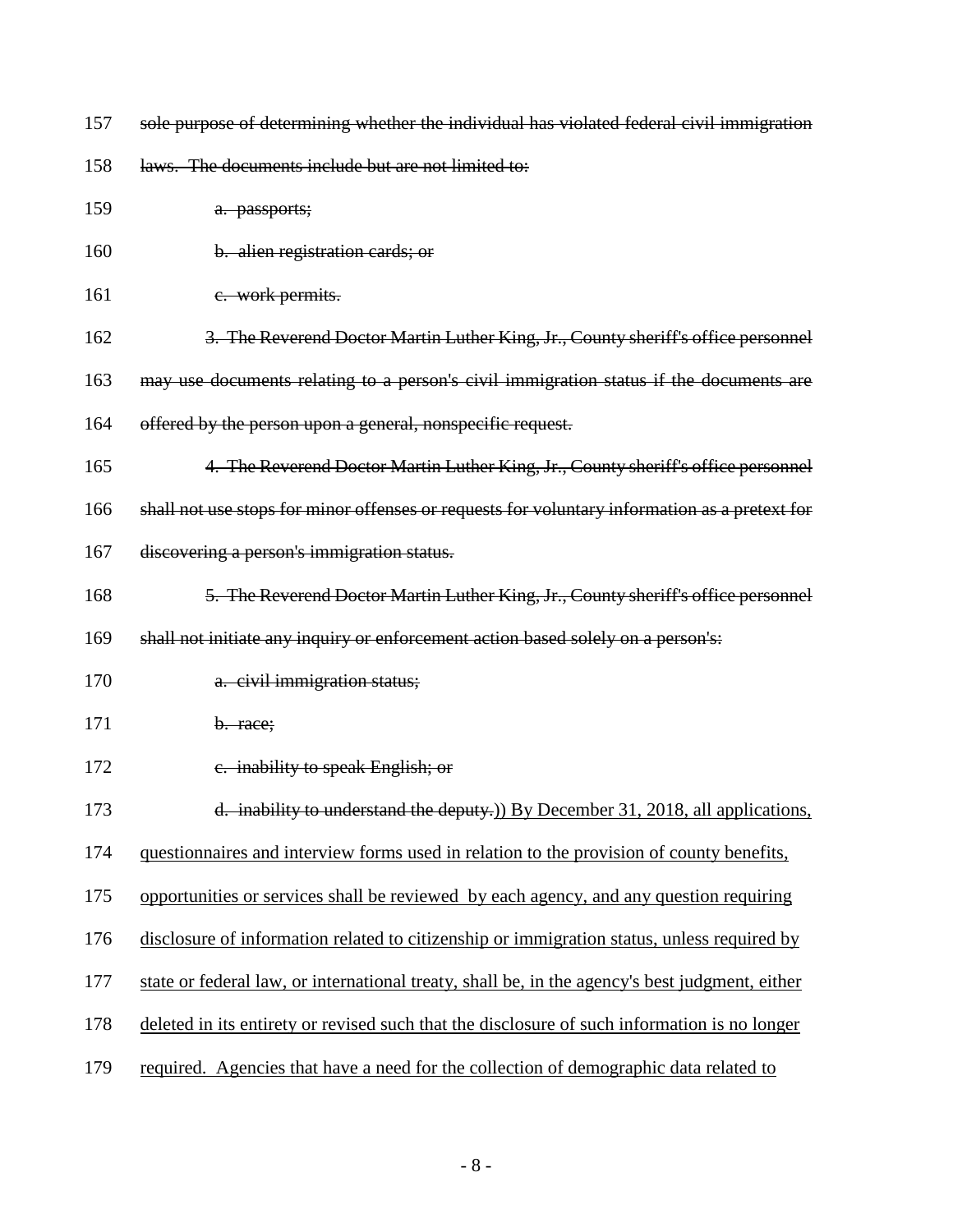immigration status for performance measurement shall identify mechanisms that will

allow for the separation of the demographic information from personally identifying

information.

 C. The Seattle-King County department of public health shall not condition the provision of health benefits, opportunities or services on matters related to citizenship or immigration status. The Seattle-King County department of public health may inquire about or disclose information relating to a person's citizenship or immigration status for the purpose of determining eligibility for benefits or seeking reimbursement from federal, state or other third-party payers.

 D. Except when otherwise required by law, where the county accepts presentation of a state-issued driver's license or identification card as adequate evidence of identity, presentation of a state-issued document marked as not valid for federal purposes or presentation of a photo identity document issued by the person's nation of origin, such as a driver's license, passport or ((matricula consular, which is a consulate- issued document,)) other consul-issued document, such as a Matrícula Consular de Alta Seguridad, shall also be accepted and shall not subject the person to a higher level of scrutiny or different treatment than if the person had provided a Washington state driver's license or identification card. However, a request for translation of such a document to 198 English shall not be deemed a violation of any provision of ((Ordinance 16692 and any 199 subsequent ordinance)) this chapter. This ((provision)) subsection does not apply to documentation required to complete a federal I-9 employment eligibility verification form.



E. ((This section does not create or form the basis for liability on the part of the

- 9 -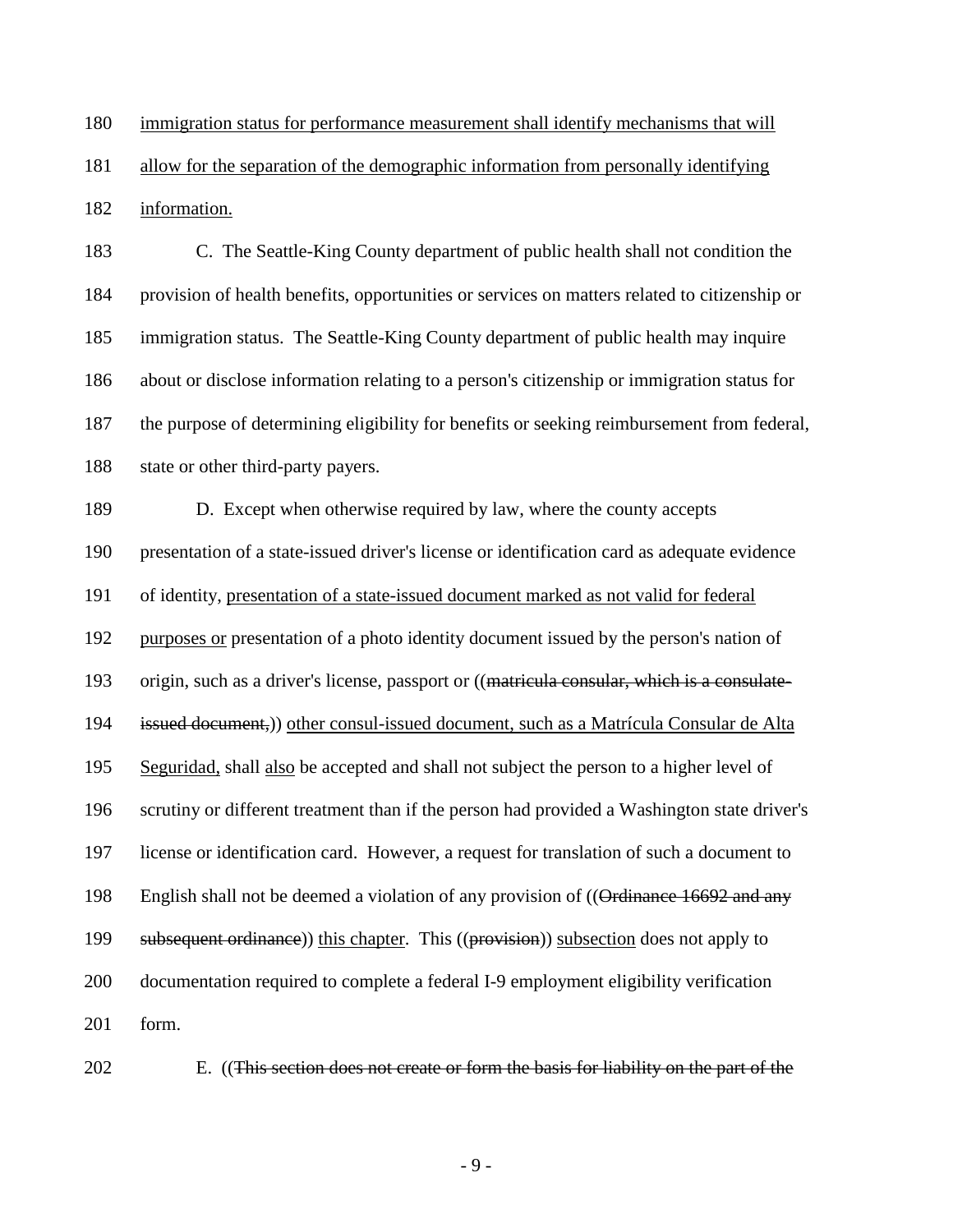county, its officers, employees or agents.

| 204 | F. Unless permitted by this section or otherwise required by state or federal law             |
|-----|-----------------------------------------------------------------------------------------------|
| 205 | or international treaty, all applications, questionnaires and interview forms used in         |
| 206 | relation to the provision of county benefits, opportunities or services shall be promptly     |
| 207 | reviewed by each agency, and any question requiring disclosure of information related to      |
| 208 | citizenship or immigration status shall be, in the agency's best judgment, either deleted in  |
| 209 | its entirety or revised such that the disclosure is no longer required.                       |
| 210 | The review and revision shall be completed within one hundred and eighty days                 |
| 211 | of November 29, 2009.)) An agent, employee or agency of King County shall not inquire         |
| 212 | about or request information about or otherwise investigate the citizenship or                |
| 213 | immigration status or place of birth of any person unless the inquiry, request or             |
| 214 | investigation is required by state or federal law, regulation or directive or court order, or |
| 215 | to ensure compliance with any state or federal law, regulation or directive or court order.   |
| 216 | When an inquiry, request, or investigation into nationality, immigration status or            |
| 217 | citizenship, including place of birth, is required to be or for any reason is made, the King  |
| 218 | County agent or employee shall not attempt to coerce a response. All persons to whom          |
| 219 | the inquiries are made shall be explicitly informed of their right to decline to respond,     |
| 220 | free from fear or threat of retaliation.                                                      |
| 221 | F. Agents and employees of King County are hereby prohibited from                             |
| 222 | conditioning King County services on immigration status, except where required under          |
| 223 | applicable federal or state law or regulation or directive or court order. Agents and         |
| 224 | employees of King County are prohibited from verbally abusing or coercing persons or          |
| 225 | threatening to report them or their family members to ICE or threatening to take other        |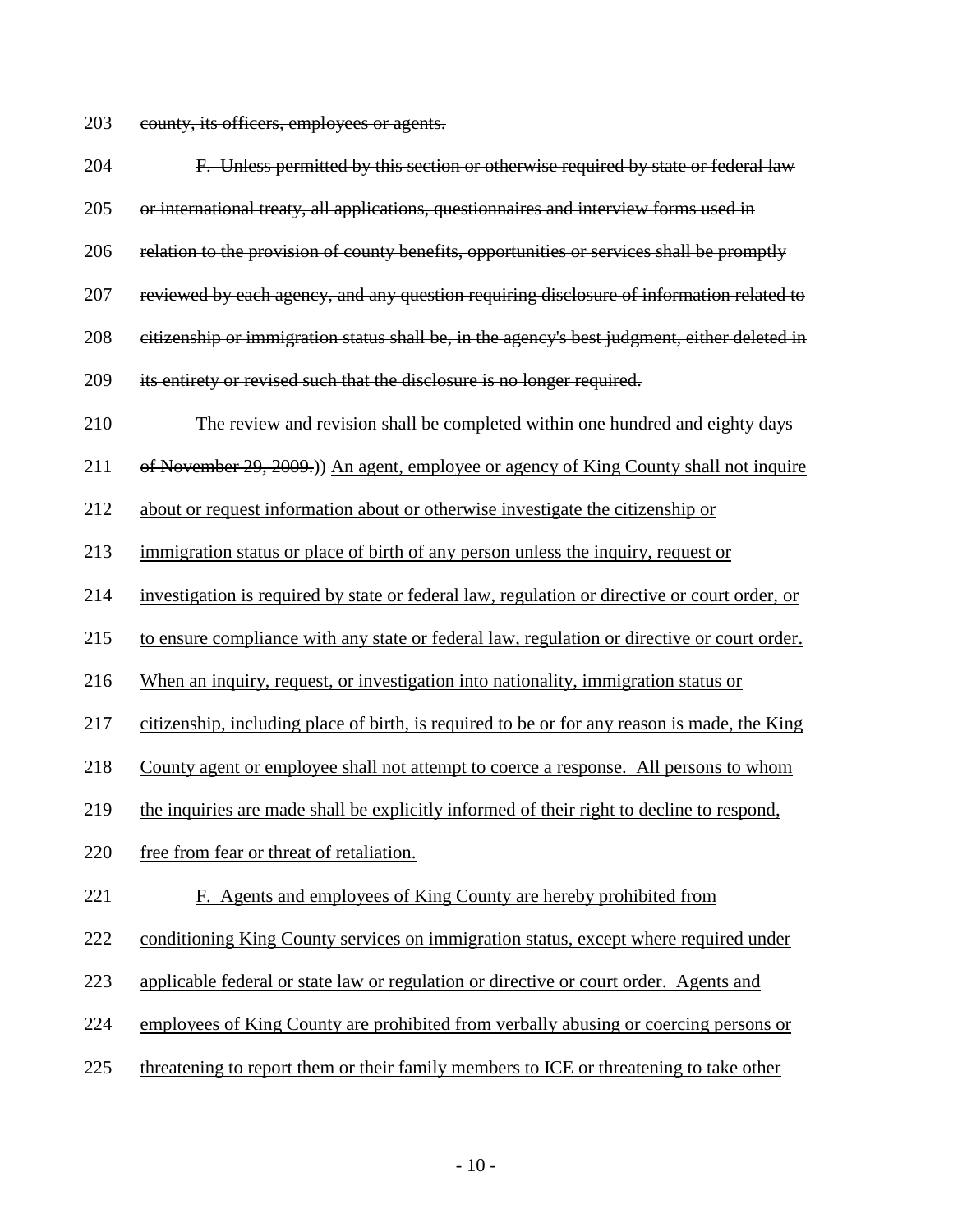immigration-related action against them or their family members.

- G. Except where necessary to provide King County services, or where otherwise
- required by state or federal law or regulation or directive or court order, King County
- agents and employees are not permitted to either maintain or share, or both, personal
- information, including, but not limited to, personal information or information about
- national origin, race, ethnicity, language proficiency, religion, sexual orientation, gender
- identity, disability, housing status, financial status, marital status, status as a victim of
- domestic violence, criminal history, release date from incarceration or confinement in a
- secure detention or other custody or status as a veteran.
- H. Nothing in this chapter shall be construed as to prohibit any King County
- employee, upon request of the noncitizen, from aiding a noncitizen to obtain immigration
- benefits pursuant federal immigration law.
- I. An agent or employee of King County shall not expend any time, moneys or
- other resources on facilitating the civil enforcement of federal immigration law or

participating in civil immigration enforcement operations, except where state or federal

- law, regulation or court order shall so require, including by way of example, 8 U.S.C.
- Sec. 1373.
- J. Nothing in this section shall be construed to prohibit any King County
- employee from participating in cross-designation or task force activities with federal law
- enforcement authorities for criminal law enforcement.
- NEW SECTION. SECTION 3. There is hereby added to K.C.C. chapter 2.15 a
- new section to read as follows:
- A. The King County sheriff's office shall not request specific documents relating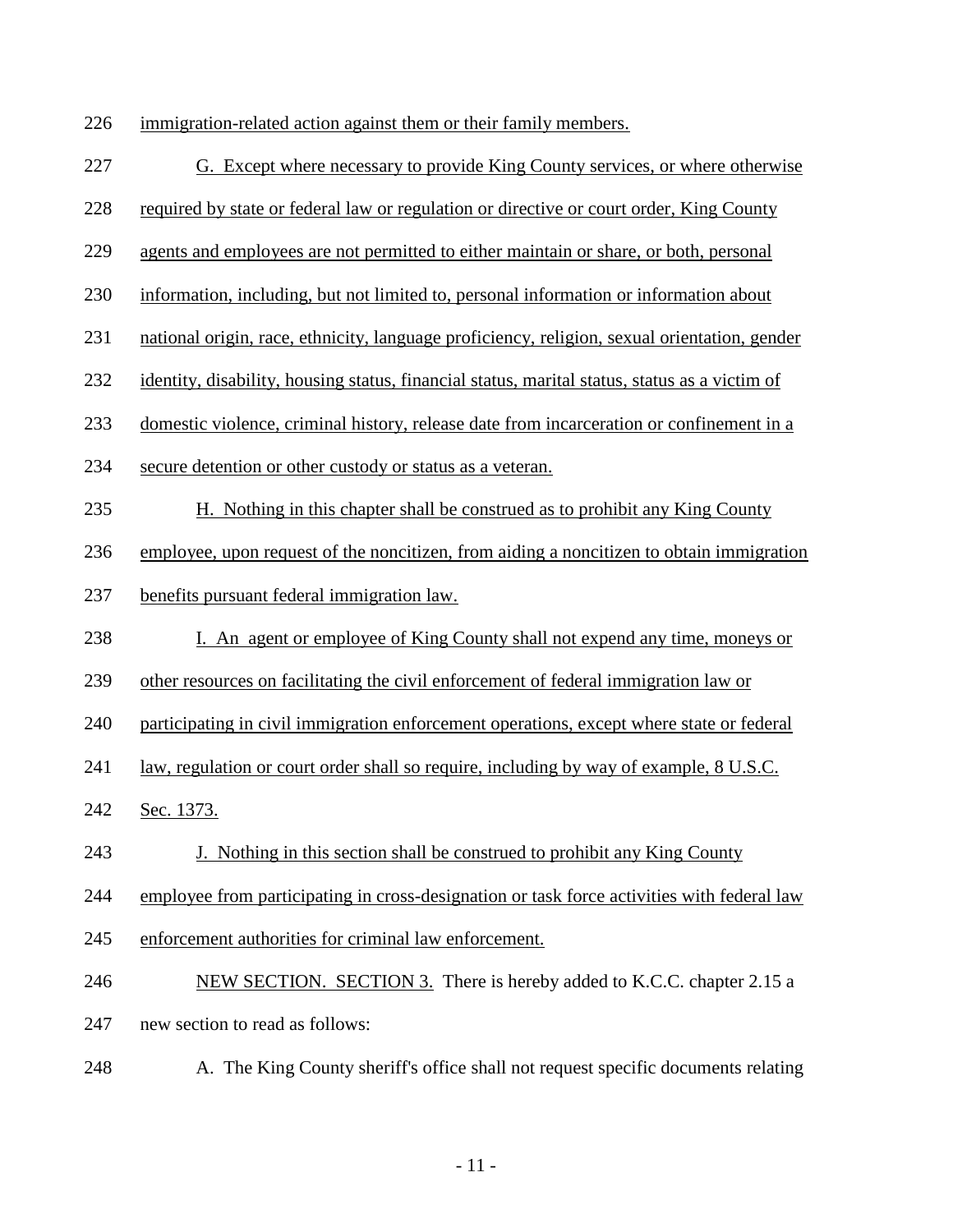| 249 | to a person's civil immigration status for the sole purpose of determining whether the     |
|-----|--------------------------------------------------------------------------------------------|
| 250 | person has violated federal civil immigration laws. The documents include but are not      |
| 251 | limited to:                                                                                |
| 252 | 1. Passports;                                                                              |
| 253 | 2. Alien registration cards; or                                                            |
| 254 | 3. Work permits.                                                                           |
| 255 | B. The sheriff's office may use documents relating to a person's civil immigration         |
| 256 | status if the documents are offered by the person upon a general, nonspecific request.     |
| 257 | C. The sheriff's office shall not use stops for minor offenses or requests for             |
| 258 | voluntary information as a pretext for discovering a person's immigration status.          |
| 259 | D. The sheriff's office shall not initiate any inquiry or enforcement action based         |
| 260 | solely on a person's:                                                                      |
| 261 | 1. Civil immigration status;                                                               |
| 262 | 2. Race;                                                                                   |
| 263 | 3. Inability to speak English;                                                             |
| 264 | 4. Inability to understand the sheriff's office personnel; or                              |
| 265 | 5. Hit on the National Crime Information Center database                                   |
| 266 | SECTION 4. Ordinance 17706, Section 2, as amended, and K.C.C. 2.15.020 are                 |
| 267 | each amended to read as follows:                                                           |
| 268 | A. ((It is the policy of the county to only honor civil immigration hold requests from     |
| 269 | United States Immigration and Customs Enforcement for individuals that are accompanied     |
| 270 | by a criminal warrant issued by a U.S. District Court judge or magistrate.                 |
| 271 | B. The department of adult and juvenile detention shall compile a listing all              |
| 272 | immigration detainers received by the department, showing detainers received and detainers |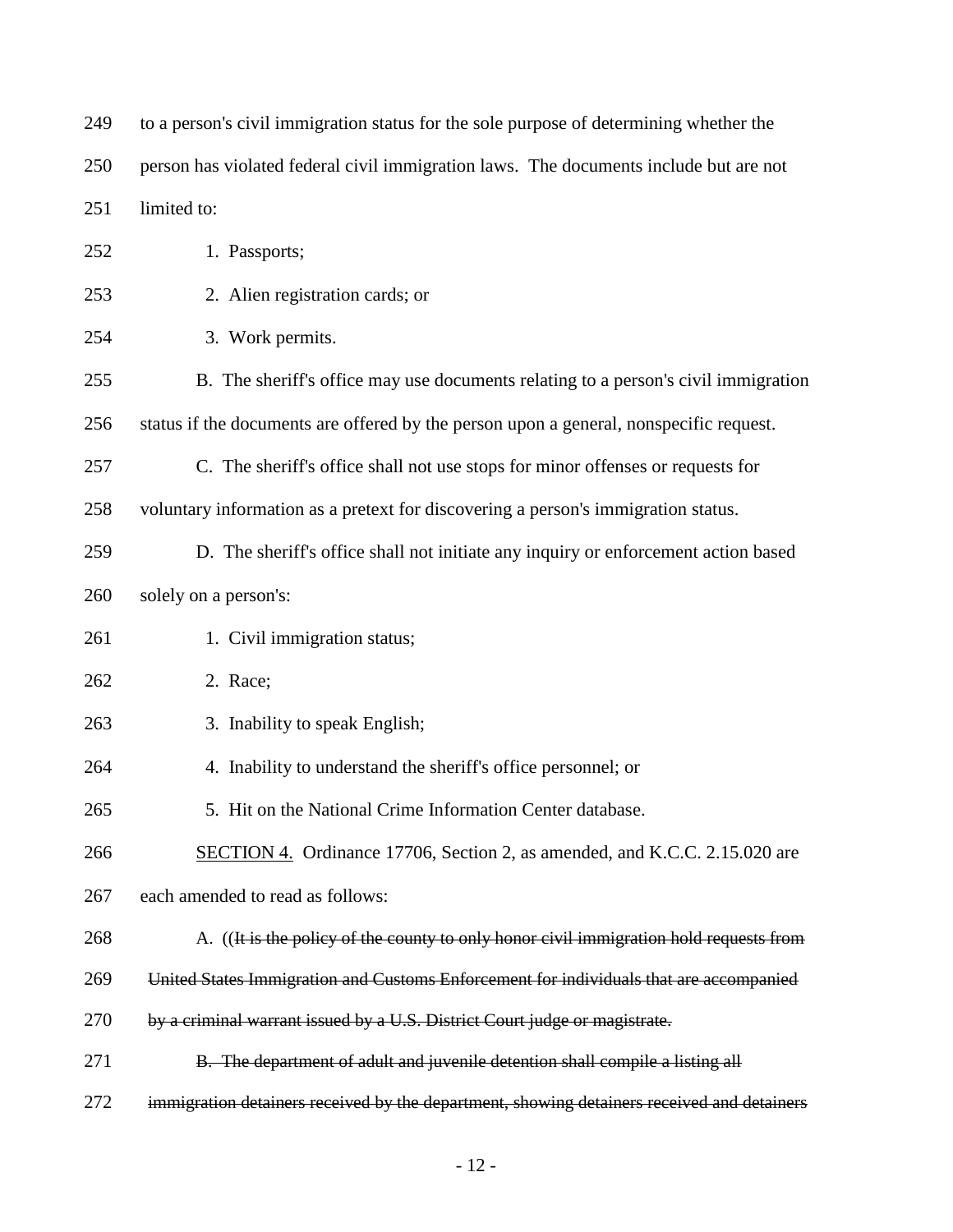| 273 | accompanied by federal judicial warrants. Beginning May 1, 2014, the department shall             |
|-----|---------------------------------------------------------------------------------------------------|
| 274 | prepare and transmit to the council a quarterly report showing the number of detainers            |
| 275 | received and the number of detainers that were accompanied by a federal judicial warrant          |
| 276 | with descriptive data that includes but is not limited to: the types of offenses that individuals |
| 277 | with detainers accompanied by a federal judicial warrant were being held, the reason for          |
| 278 | release from county custody, the length of stay for each individual before the detainer           |
| 279 | accompanied by a federal judicial warrant was executed, and the number of individuals that        |
| 280 | had detainers but were transferred to federal or state department of corrections' custody.        |
| 281 | The reports called for in this section shall be transmitted in the form of a paper original and   |
| 282 | an electronic copy to the clerk of the council, who shall distribute electronic copies to all     |
| 283 | councilmembers and the lead staff for the committee of the whole, and the law, justice,           |
| 284 | health and human services committee, or their successors.)) An agent or employee of               |
| 285 | <u>King County shall not expend any time, moneys or other resources on facilitating the</u>       |
| 286 | civil enforcement of federal immigration law or participating in civil immigration                |
| 287 | enforcement operations, except where state or federal law, regulation or court order              |
| 288 | shall so require, including by way of example, 8 U.S.C. Sec. 1373.                                |
| 289 | B. King County and its agents, departments and employees shall not:                               |
| 290 | 1. Enter into any contract, agreement or arrangement, whether written or oral,                    |
| 291 | that would grant federal civil immigration enforcement authority or powers to King                |
| 292 | County or its agents or law enforcement officers, including but not limited to                    |
| 293 | agreements created under $8$ U.S.C. Sec. 1357 $(g)$ or Intergovernmental Service                  |
| 294 | Agreements;                                                                                       |
| 295 | 2. Honor immigration detainer requests or administrative warrants issued by                       |
| 296 | ICE, CBP or USCIS, or hold any person upon the basis of an ICE, CBP or USCIS                      |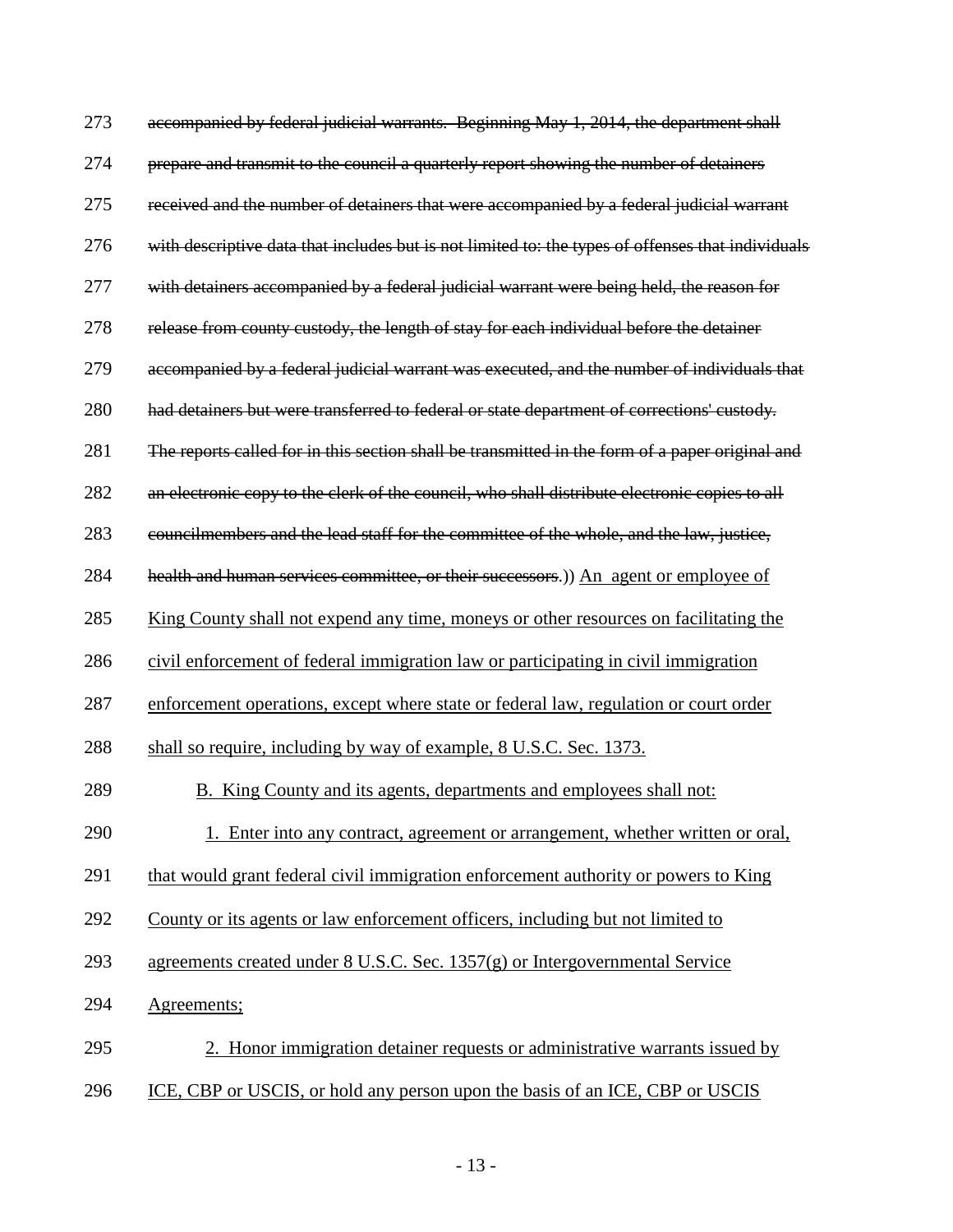- detainer request or administrative warrant unless such request or warrant is
- accompanied by a criminal warrant issued by a United States District Court judge or
- magistrate. The sheriff's office or the department of adult and juvenile detention
- personnel shall not carry out a civil arrest, detain a person after the release date set by a
- court or refuse to accept a bond based on an administrative warrant separately or in
- combination with an ICE detainer request;
- 303 3. For purposes of execution of federal civil immigration enforcement, permit
- ICE, CBP or USCIS officers, agents or representatives access to nonpublic areas of
- King County's facilities, property, equipment or nonpublic databases, or nonpublic
- portions of otherwise public databases, or people in King County's custody, absent a
- judicial criminal warrant specifying the information or persons sought unless otherwise
- required by state or federal law. Any warrantless attempts or requests for access to
- those facilities, property, equipment or nonpublic databases shall be immediately sent to
- the director or their designee responsible for the operation of the facility, property,
- database or equipment. Permission to access any such a facility, property, equipment or
- nonpublic database without a judicial criminal warrant may only be provided with the
- express, written approval of the appropriate person. Any detention facilities, including
- secure detention facilities, prisons and halfway houses, that King County contracts with
- or leases land to for the purposes of criminal or civil detention must include the
- requirement in this subsection B.3. in any contract with King County; and
- 317 4. Provide information to federal immigration authorities for purpose of civil
- immigration enforcement, except as required by state or federal law, about any person,
- including, but not limited to, a person's personal information, place of birth or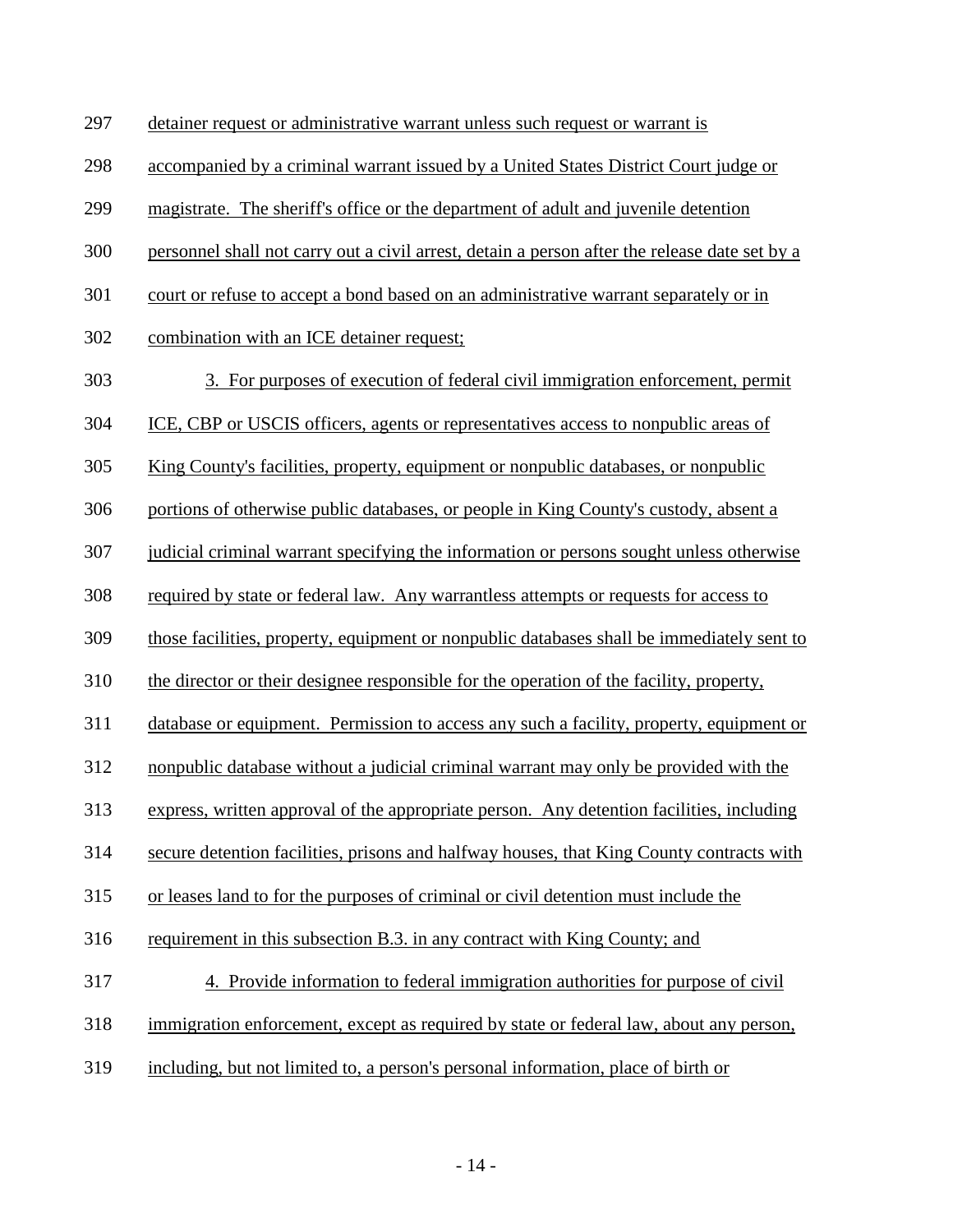| 320 | household members, the services received by the person or the person's next court date    |
|-----|-------------------------------------------------------------------------------------------|
| 321 | or release date, absent a warrant signed by a judge or a law requiring disclosure.        |
| 322 | C. It is the policy of King County to obtain the minimum information required             |
| 323 | under RCW 10.70.140 and to provide it to immigration officials after the person has       |
| 324 | been convicted and sentenced. In complying with state statute, department of adult and    |
| 325 | juvenile detention personnel shall only inquire as to the nationality of persons who have |
| 326 | been committed to secure detention after an adjudication of guilt and imposition of       |
| 327 | sentence. Only persons who self-identify as being nationals of a country other than the   |
| 328 | United States shall be subject to the notification requirements of RCW 10.70.140.         |
| 329 | D.1. If permission to access a King County detention facility without a judicial          |
| 330 | criminal warrant is granted to ICE, CBP or USCIS in accordance with subsection B.3.       |
| 331 | of this section for the purpose of conducting an interview regarding civil immigration    |
| 332 | violations between either ICE or CBP, or both, and a person who is in the custody of the  |
| 333 | department of adult and juvenile detention, the department of adult and juvenile          |
| 334 | detention shall provide the person with an oral explanation and a written consent form    |
| 335 | that explains the purpose of the interview, that the interview is voluntary and that the  |
| 336 | person may decline to be interviewed or may choose to be interviewed only with the        |
| 337 | person's attorney present. The form shall state explicitly that the person will not be    |
| 338 | punished or suffer retaliation for declining to be interviewed. The form shall be         |
| 339 | available in English, Spanish and any other language spoken by ten thousand limited-      |
| 340 | English-proficient residents and explained orally to a person who is unable to read the   |
| 341 | form. Either ICE or CBP officials, or both, shall only be permitted to interview persons  |
| 342 | who have consented in writing to be interviewed, absent a judicial criminal warrant.      |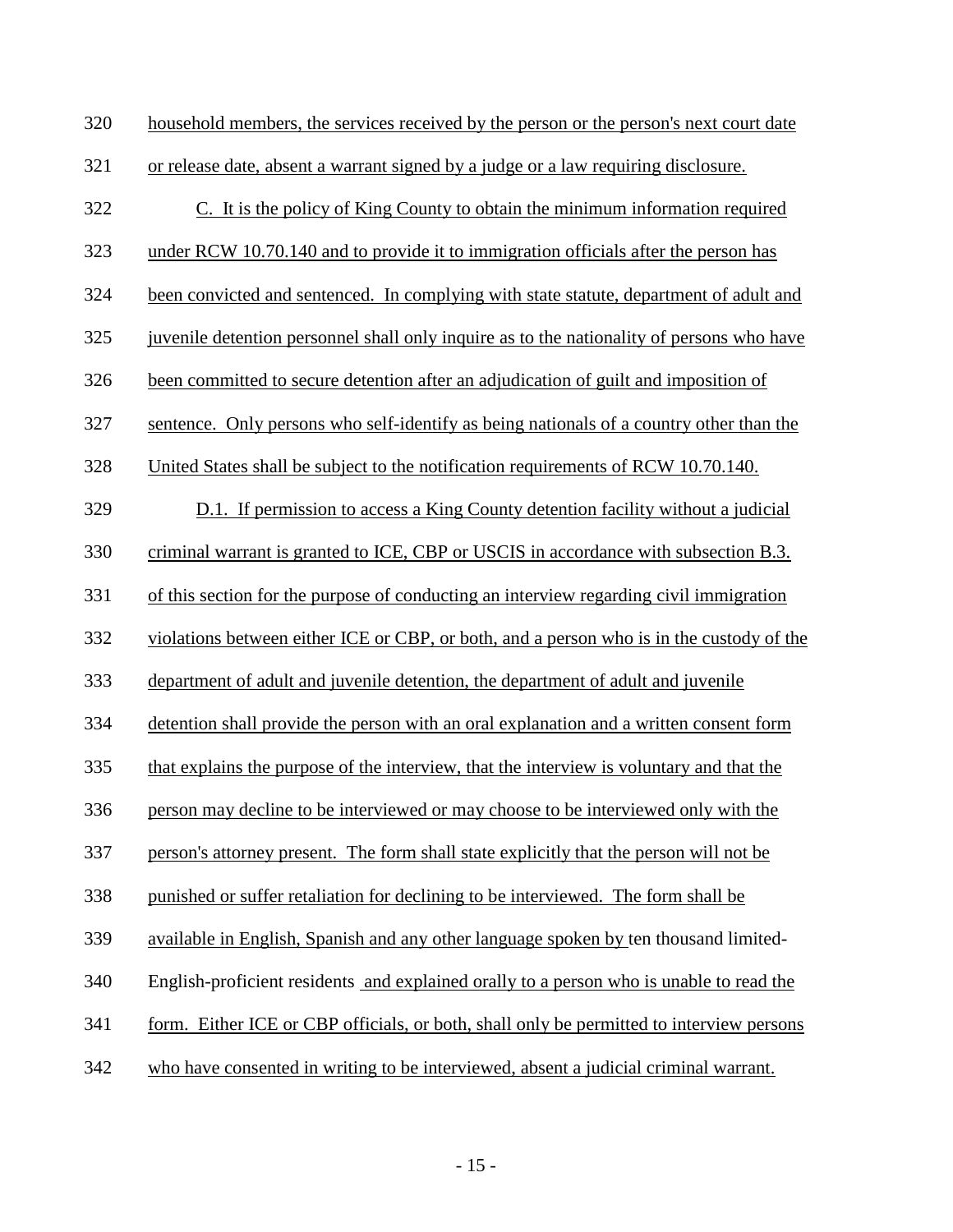| 343 | 2. Upon receiving any ICE hold, notification or transfer request, department of             |
|-----|---------------------------------------------------------------------------------------------|
| 344 | adult and juvenile detention personnel shall provide a copy of the request to the person    |
| 345 | and inform the person whether the department intends to comply with the request.            |
| 346 | 3. Consistent with Article 36 of the Vienna Convention on Consular Relations,               |
| 347 | any person in custody or detention shall be informed through the person's attorney of the   |
| 348 | right to communicate with the consular post of a country of which the person is a           |
| 349 | national, if other than the United States, and informed that the person's consular officers |
| 350 | have the right to visit, converse or correspond with the person, if the person wishes the   |
| 351 | communication. If a person chooses to disclose that the person is a foreign national and    |
| 352 | requests consular notification, the custodian shall contact the appropriate consulate. The  |
| 353 | informed consent requirements of the Vienna Convention on Consular Relations shall          |
| 354 | apply to all such inquiries. The same requirements shall apply to inquiries into            |
| 355 | nationality status for the purpose of complying with mandatory consular notification        |
| 356 | under any bilateral consular convention. In all cases, identification as a foreign national |
| 357 | shall be voluntary and based on informed consent by the person.                             |
| 358 | 4. King County shall consider all records relating to ICE, CBP or USCIS access              |
| 359 | to facilities and information, including all communications with ICE, CBP or USCIS to       |
| 360 | be public records for purposes of state public records law King County shall handle all     |
| 361 | such requests in accordance with the usual procedures for receipt of public records         |
| 362 | requests.                                                                                   |
| 363 | NEW SECTION. SECTION 5. There is hereby added to K.C.C. chapter 2.15 a                      |
| 364 | new section to read as follows:                                                             |
|     |                                                                                             |

A. King County and all its contractors shall provide free language assistance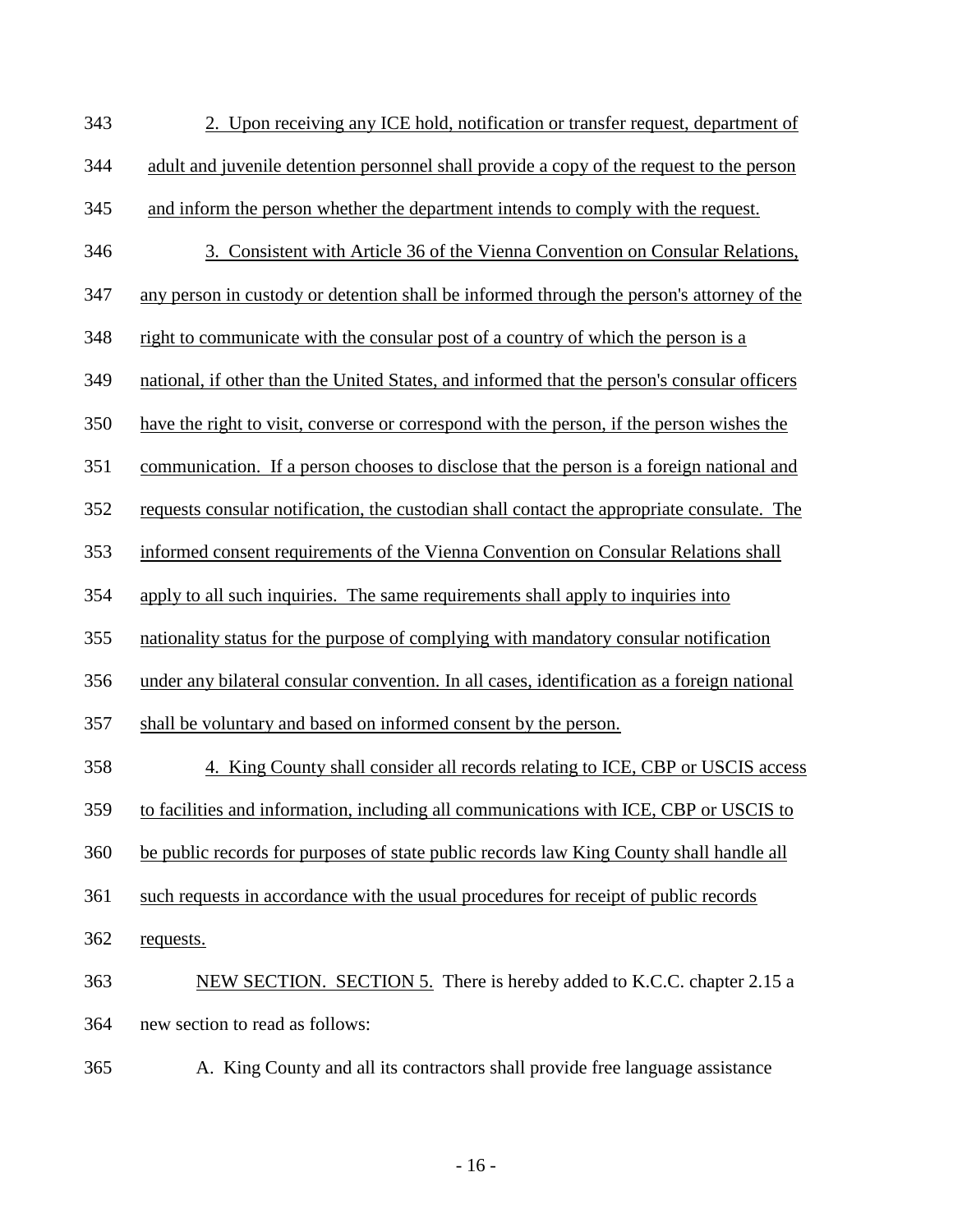services as required by this chapter to limited-English-proficient persons. King County agencies and offices shall either employ sufficient bilingual employees or contract with telephonic translation services to provide services in languages spoken by ten thousand limited-English-proficient county residents. King County agencies and offices shall provide vital documents in languages spoken by ten thousand limited-English-proficient residents. All agencies and offices shall maintain recorded telephone messages in each language. Agencies and offices must submit a compliance plan to the county council annually. The compliance plans called for in this section shall be transmitted in the form of a paper original and an electronic copy to the clerk of the council, who shall distribute electronic copies to all councilmembers and the lead staff for the committee of the whole, the law and justice committee, the health, housing and human services committee or their successors.

 B. When a limited-English-proficient person seeks or receives benefits or services from a local agency, office or contractor, the agency, office or contractor shall make reasonable efforts provide prompt language assistance services in all interactions with the person, whether the interaction is by telephone or in person. The agency, office or contractor shall meet its obligation to provide prompt language assistance services for purposes of this subdivision by ensuring that limited-English-proficient persons do not have to wait unreasonably longer to receive assistance than persons who do not require language assistance services. King County agencies shall provide support to contractors to meet the requirements of this section.

 C. Where an application or form administered by King County requires completion in English by a limited-English-proficient person for submission to a local,

- 17 -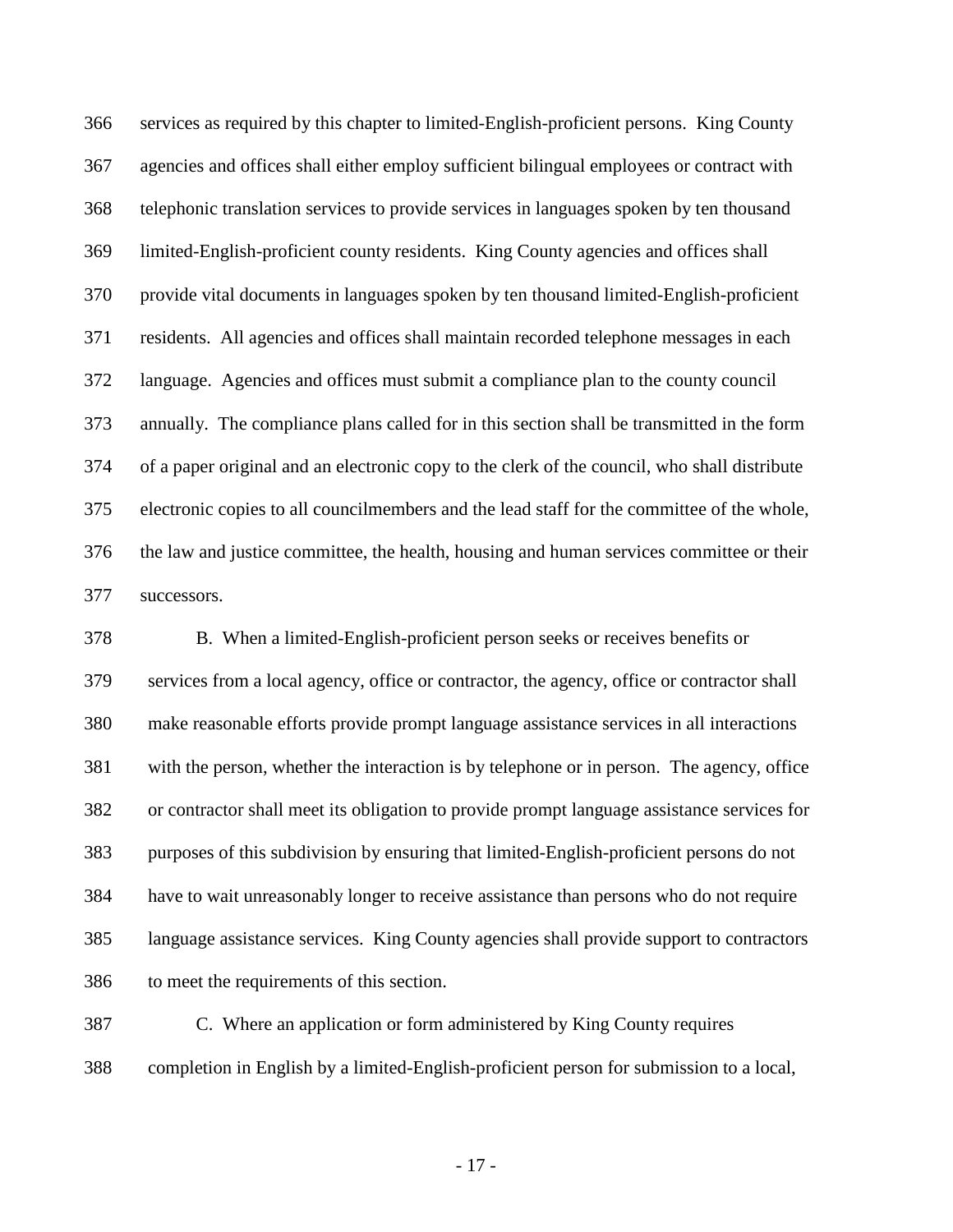| 389 | state or federal authority, King County or its contractor shall make reasonable efforts to   |
|-----|----------------------------------------------------------------------------------------------|
| 390 | provide oral translation of the application or form as well as certification by the limited- |
| 391 | English proficient-person that the form was translated and completed by a qualified          |
| 392 | interpreter. King County agencies shall provide support to contractors to meet the           |
| 393 | requirements of this section.                                                                |
| 394 | D. King County shall make reasonable efforts to provide language assistance                  |
| 395 | services in person by qualified bilingual personnel.                                         |
| 396 | SECTION 6. NEW SECTION. There is hereby added to K.C.C. chapter 2.15 a                       |
| 397 | new section to read as follows:                                                              |
| 398 | A person who has been injured or otherwise sustained damages as a result of a                |
| 399 | violation of this chapter may file a complaint with the King County office of civil rights   |
| 400 | in accordance with King County Code Section 12.22.040.                                       |
| 401 | <b>SECTION 7. NEW SECTION.</b> There is hereby added to K.C.C. chapter 4A.200                |
| 402 | a new section to read as follows:                                                            |
| 403 | A. There is hereby created the immigrant and refugee assistance fund.                        |
| 404 | B. The fund shall be a first tier fund. It is a special revenue fund.                        |
| 405 | C. The director of the department of executive services shall be the manager of              |
| 406 | the fund.                                                                                    |
| 407 | D. The fund shall be used to collect revenue from state, local and other funding             |
| 408 | sources and to expend direct service and related administration dollars to provide legal     |
| 409 | representation for indigent immigrants and refugees in deportation proceedings in            |
| 410 | immigration court and to support citizenship services for these citizens. The fund may       |
| 411 | also be used for English language classes for immigrants and refugees.                       |
|     |                                                                                              |